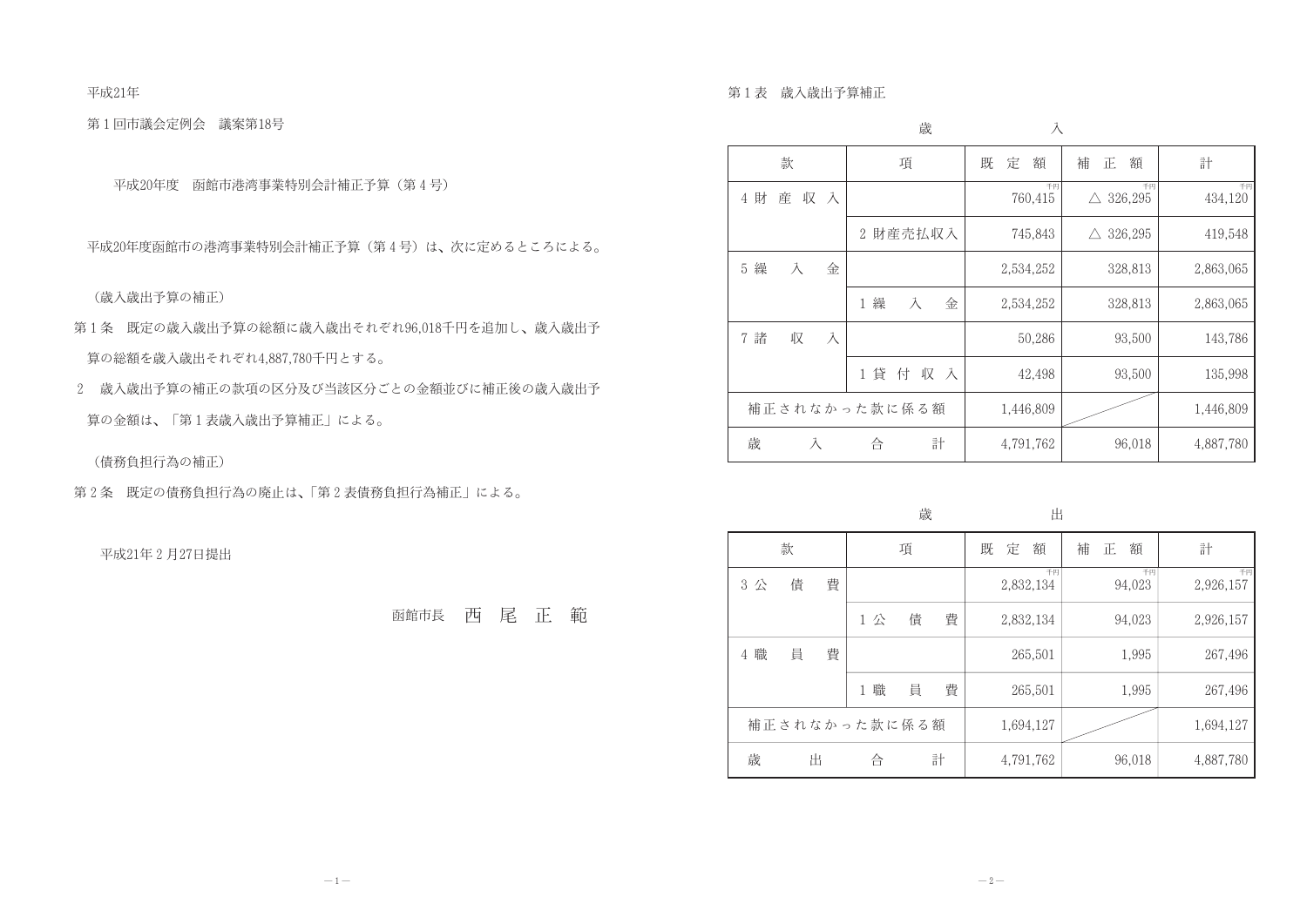第2表 債務負担行為補正

#### (廃 止)

| 事<br>項                                                 | 期<br>間               | 額<br>度<br>限  |
|--------------------------------------------------------|----------------------|--------------|
| 港<br>ふ頭コンテナヤード<br>町<br>設<br>施<br>管<br>料<br>委<br>託<br>理 | 平成21年度から<br>平成23年度まで | 千円<br>57,990 |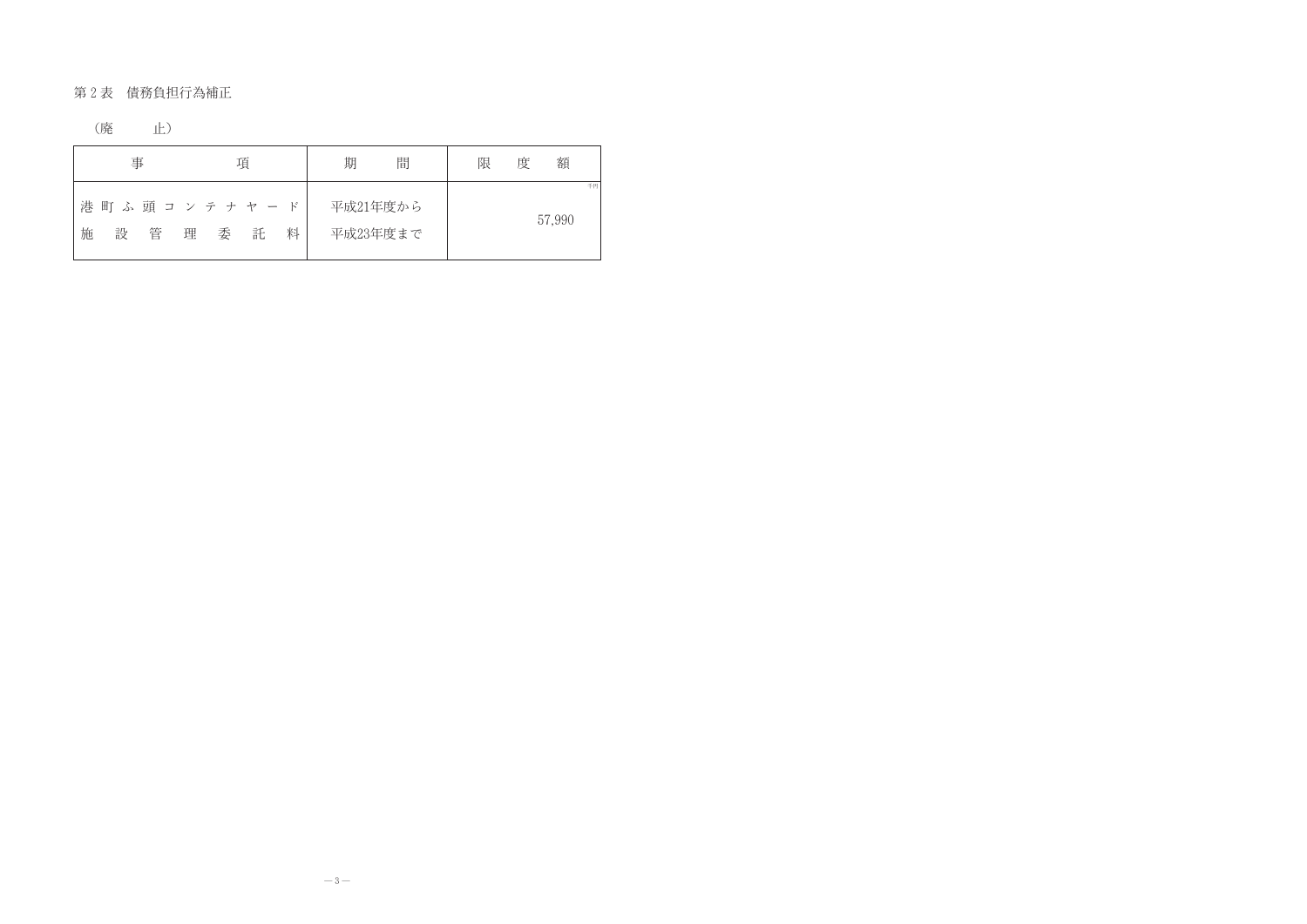# 歲入歲出補正予算事項別明細書

| 歳<br>$-8$ |
|-----------|
|-----------|

|     |                       |   |               |                           |               |         | 節 |   |                     |                                                                     |
|-----|-----------------------|---|---------------|---------------------------|---------------|---------|---|---|---------------------|---------------------------------------------------------------------|
| 科   | $\Box$                | 既 | 定<br>額        | 補 正 額                     | 計             | 区       | 分 | 金 | 額                   | 説                                                                   |
| 4 財 | 産 収<br>入              |   | 千円<br>760,415 | 千円<br>$\triangle$ 326,295 | 千円<br>434,120 |         |   |   | 千円                  |                                                                     |
|     | 2 財産売払収入              |   | 745,843       | $\triangle$ 326,295       | 419,548       |         |   |   |                     |                                                                     |
|     | 1 不動産売払収入             |   | 745,843       | $\triangle$ 326,295       | 419,548       | 土地壳払収入  |   |   | $\triangle$ 305,962 | 港湾施設用地壳払減<br>弁天地区用地壳払減                                              |
|     |                       |   |               |                           |               | 建物壳払収入  |   |   | $\triangle$ 20,333  | 弁天地区用地付帯建物売払減                                                       |
| 5 繰 | 入                     | 金 | 2,534,252     | 328,813                   | 2,863,065     |         |   |   |                     |                                                                     |
|     | 1 繰<br>入              | 金 | 2,534,252     | 328,813                   | 2,863,065     |         |   |   |                     |                                                                     |
|     | 1 一般会計繰入金             |   | 2,534,252     | 328,813                   | 2,863,065     | 一般会計繰入金 |   |   | 328,813             |                                                                     |
| 7 諸 | 収                     | 入 | 50,286        | 93,500                    | 143,786       |         |   |   |                     |                                                                     |
|     | 1 貸 付 収 入             |   | 42,498        | 93,500                    | 135,998       |         |   |   |                     |                                                                     |
|     | 1 貸付金収入               |   | 42,498        | 93,500                    | 135,998       | 貸付元金収入  |   |   | 93,500              | 地域総合整備資金貸付金返還金増<br>平成11年度貸付分(カーフェリー建造事業)増<br>平成12年度貸付分(カーフェリー建造事業)増 |
|     | 補正されなかった<br>款 に 係 る 額 |   | 1,446,809     |                           | 1,446,809     |         |   |   |                     |                                                                     |
| 歳   | 合<br>入                | 計 | 4,791,762     | 96,018                    | 4,887,780     |         |   |   |                     |                                                                     |

| 明                      |
|------------------------|
| 千円                     |
|                        |
|                        |
| $\triangle~200,\!000$  |
| 105,962<br>$\triangle$ |
| $\triangle~20,\!333$   |
|                        |
|                        |
|                        |
|                        |
|                        |
| 93,500                 |
| 42,500                 |
| 51,000                 |
|                        |
|                        |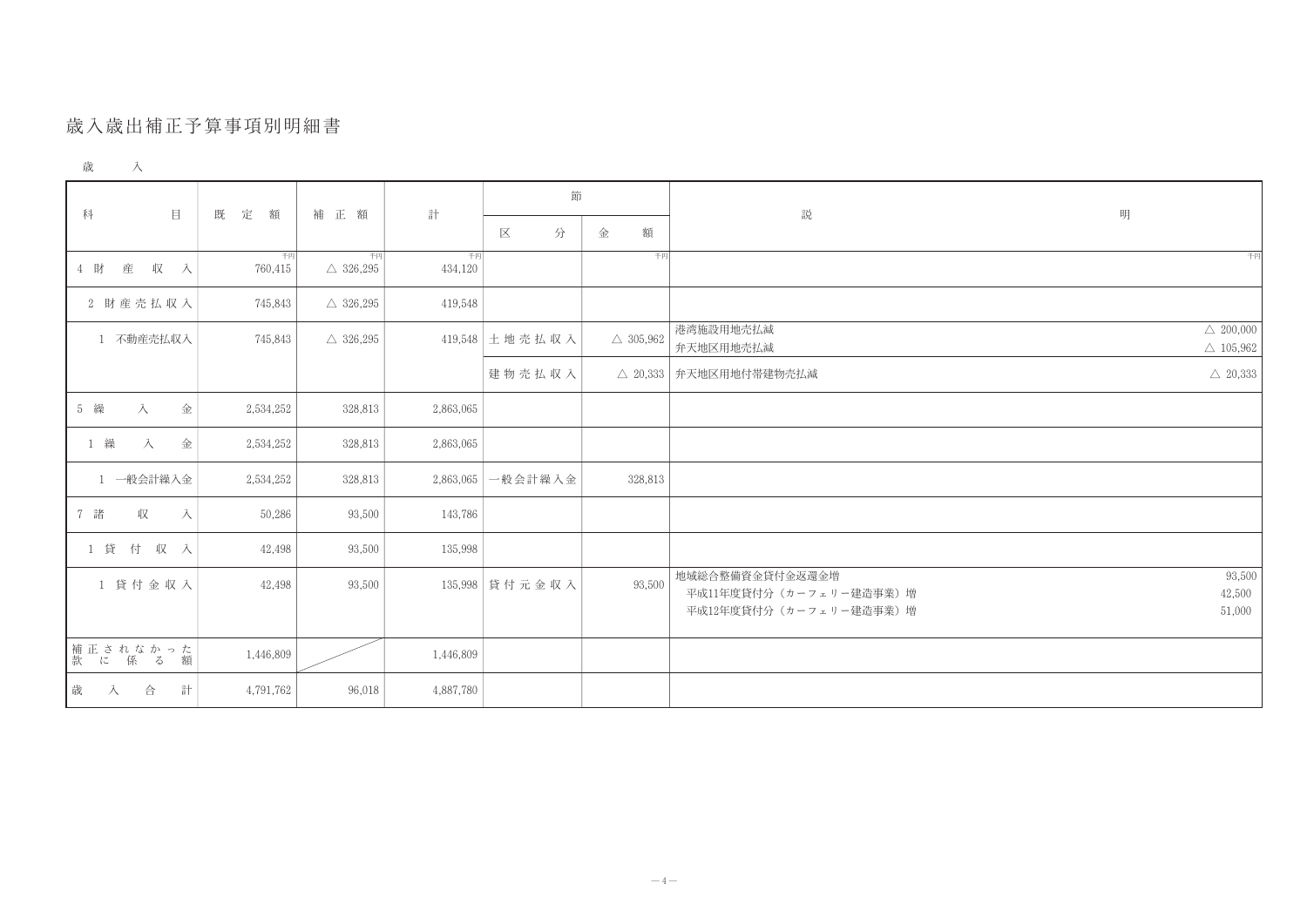#### 歲 出

|                       |           |   |                 |              |                 | 補     | 正 | 額   | $\oslash$ | 財  | 源      | 内  | 訳         |        |     | 節               |   |        |        |
|-----------------------|-----------|---|-----------------|--------------|-----------------|-------|---|-----|-----------|----|--------|----|-----------|--------|-----|-----------------|---|--------|--------|
| 科                     |           | 目 | 既<br>定<br>額     | 補 正 額        | 計               | 特     | 定 |     | 財         | 源  |        |    |           |        |     |                 | 金 | 額      | 説      |
|                       |           |   |                 |              |                 | 国遒支出金 |   | 地 方 | 債         | その |        | 他  | 一般財源      |        | 区   | 分               |   |        |        |
| 3 公                   | 債         | 費 | 千円<br>2,832,134 | 千円<br>94,023 | 千円<br>2,926,157 | 千円    |   |     | 千円        |    | 93,500 | 千円 | 千円<br>523 |        |     |                 |   | 千円     |        |
| 1 公                   | 債         | 費 | 2,832,134       | 94,023       | 2,926,157       |       |   |     |           |    | 93,500 |    | 523       |        |     |                 |   |        |        |
| $1$ 元                 |           | 金 | 2,366,590       | 93,500       | 2,460,090       |       |   |     |           |    | 93,500 |    |           | 23     |     | 償還金、利子<br>及び割引料 |   | 93,500 | 地域総合整備 |
| 2 利                   |           | 子 | 465,536         | 523          | 466,059         |       |   |     |           |    |        |    | 523       | $23\,$ |     | 償還金、利子<br>及び割引料 |   | 523    | 地域総合整備 |
| 4 職                   | 員         | 費 | 265,501         | 1,995        | 267,496         |       |   |     |           |    |        |    | 1,995     |        |     |                 |   |        |        |
| 1 職                   | 員         | 費 | 265,501         | 1,995        | 267,496         |       |   |     |           |    |        |    | 1,995     |        |     |                 |   |        |        |
|                       | 1 一般部局職員費 |   | 265,501         | 1,995        | 267,496         |       |   |     |           |    |        |    | 1,995     |        | 2 給 | 料               |   | 1,402  | 職員給与費増 |
|                       |           |   |                 |              |                 |       |   |     |           |    |        |    |           |        |     | 3 職員手当等         |   | 334    |        |
|                       |           |   |                 |              |                 |       |   |     |           |    |        |    |           |        | 4 共 | 済<br>費          |   | 259    |        |
| 補正されなかった<br>款 に 係 る 額 |           |   | 1,694,127       |              | 1,694,127       |       |   |     |           |    |        |    |           |        |     |                 |   |        |        |
| 歳<br>出                | 合         | 計 | 4,791,762       | 96,018       | 4,887,780       |       |   |     |           |    | 93,500 |    | 2,518     |        |     |                 |   |        |        |

明 千円 資金貸付事業債繰上償還元金 93,500 資金貸付事業債繰上償還利子 523

 $(32\lambda)$ 

1,995

(注) 説明欄中( ) 内の人員は補正後の人員を示す。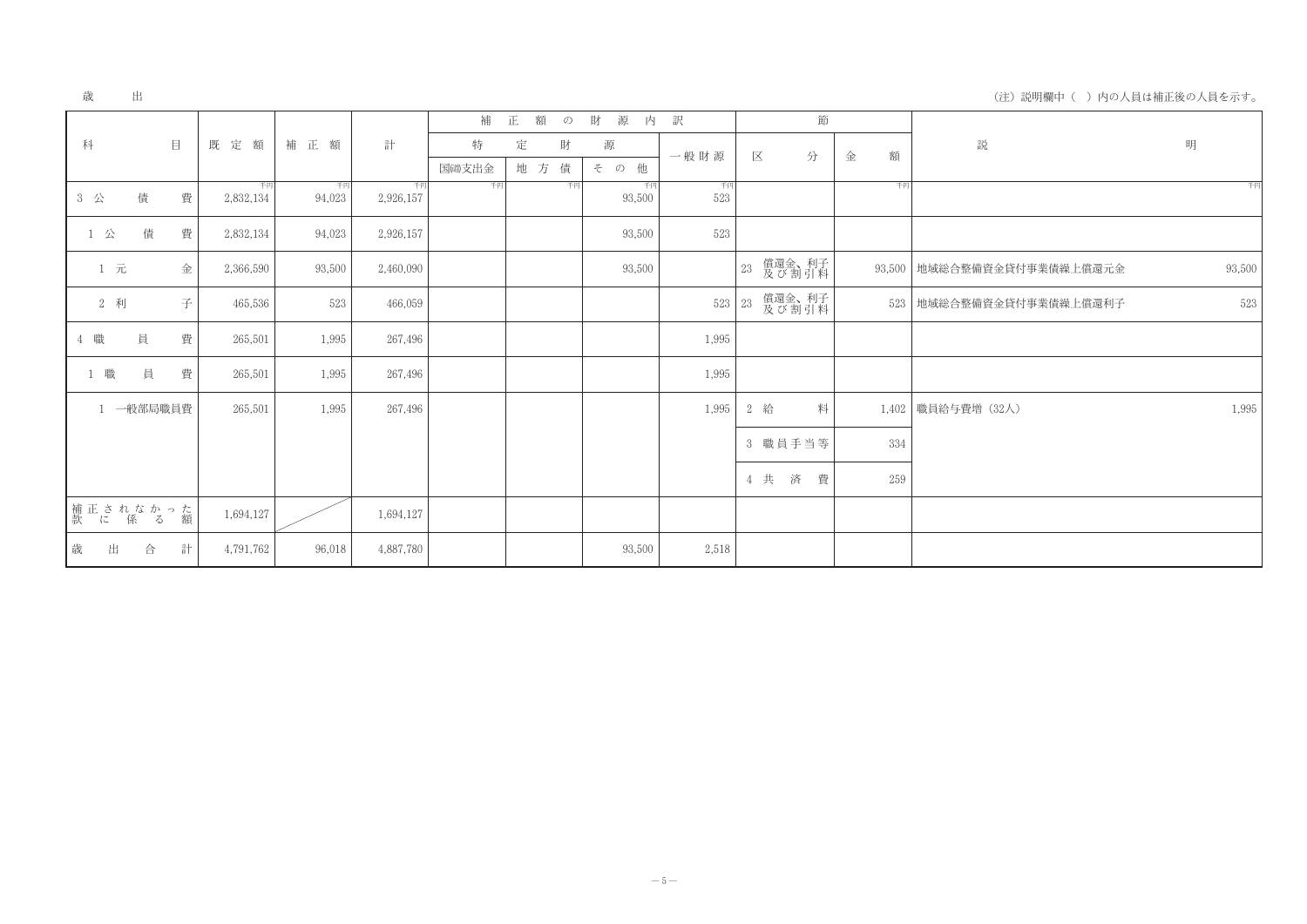## 給与費補正明細書

### $1$  一 般 職

(1) 総 括

|        |          | 給              | 与             | 費         |                     |                |
|--------|----------|----------------|---------------|-----------|---------------------|----------------|
| 区<br>分 | 職員数<br>W | 給<br>料<br>(千円) | 職員手当等<br>(千円) | 計<br>(千円) | 済<br>共<br>費<br>(千円) | 計<br>合<br>(千円) |
| 補正後    | 32       | 124,971        | 85,241        | 210,212   | 37,643              | 247,855        |
| 補正前    | 31       | 123,569        | 84,907        | 208,476   | 37,384              | 245,860        |
| 較<br>比 |          | 1,402          | 334           | 1,736     | 259                 | 1,995          |

|               |   |   | 区 | 分   | 養手当<br>扶<br>(千円) | 住<br>居<br>手当<br>(千円) | 勤手当<br>通<br>(千円) | 時間外勤務<br>当<br>手<br>(千円) | 管理職手当<br>(千円) |
|---------------|---|---|---|-----|------------------|----------------------|------------------|-------------------------|---------------|
|               |   |   |   | 補正後 | 4,941            | 4,316                | 2,028            | 11,694                  | 5,476         |
| 職             |   | 員 |   | 補正前 | 4,941            | 4,290                | 2,015            | 11,694                  | 5,220         |
| 手             | 当 | 等 | 比 | 較   |                  | 26                   | 13               |                         | 256           |
| $\mathcal{O}$ | 内 | 訳 | 区 | 分   | 末手当<br>期<br>(千円) | 勤<br>勉手当<br>(千円)     | 寒冷地手当<br>(千円)    | 児童手当<br>(千円)            |               |
|               |   |   |   | 補正後 | 34,338           | 18,143               | 3,034            | 1,271                   |               |
|               |   |   |   | 補正前 | 34,338           | 18,143               | 2,995            | 1,271                   |               |
|               |   |   | 比 | 較   |                  |                      | 39               |                         |               |

### (3) 給料及び職員手当等の状況

### ウ 級別職員数 (平成21年1月1日現在)

|                 |   | 般 | 行 | 政                  | 職 |   |             |
|-----------------|---|---|---|--------------------|---|---|-------------|
|                 | 級 | 職 | 員 | 数<br>$(\bigwedge)$ | 構 | 成 | 比<br>$(\%)$ |
| 8               | 級 |   |   | $\overline{2}$     |   |   | 6.2         |
| 7               | 級 |   |   | $\overline{2}$     |   |   | 6.2         |
| $6\phantom{.}6$ | 級 |   |   | 3                  |   |   | 9.4         |
| $\overline{5}$  | 級 |   |   | 6                  |   |   | 18.8        |
| $\overline{4}$  | 級 |   |   | $\boldsymbol{6}$   |   |   | 18.8        |
| 3               | 級 |   |   | 11                 |   |   | 34.4        |
| $\overline{2}$  | 級 |   |   | $\mathbf{1}$       |   |   | 3.1         |
| $\mathbf{1}$    | 級 |   |   | $\mathbf{1}$       |   |   | 3.1         |
|                 | 計 |   |   | 32                 |   |   | 100         |

## (2) 給料及び職員手当等の増減額の明細

| 区     | 分 | 増<br>減<br>額<br>(千円) |             | 增減事由別内訳<br>(千円) | 説     | 明       | 備 | 考 |
|-------|---|---------------------|-------------|-----------------|-------|---------|---|---|
| 給     | 料 | 1,402               | その他の<br>増減分 | 1,402           | その他の増 | 職員の変動及び |   |   |
| 職員手当等 |   | 334                 | その他の<br>増減分 | 334             | その他の増 | 職員の変動及び |   |   |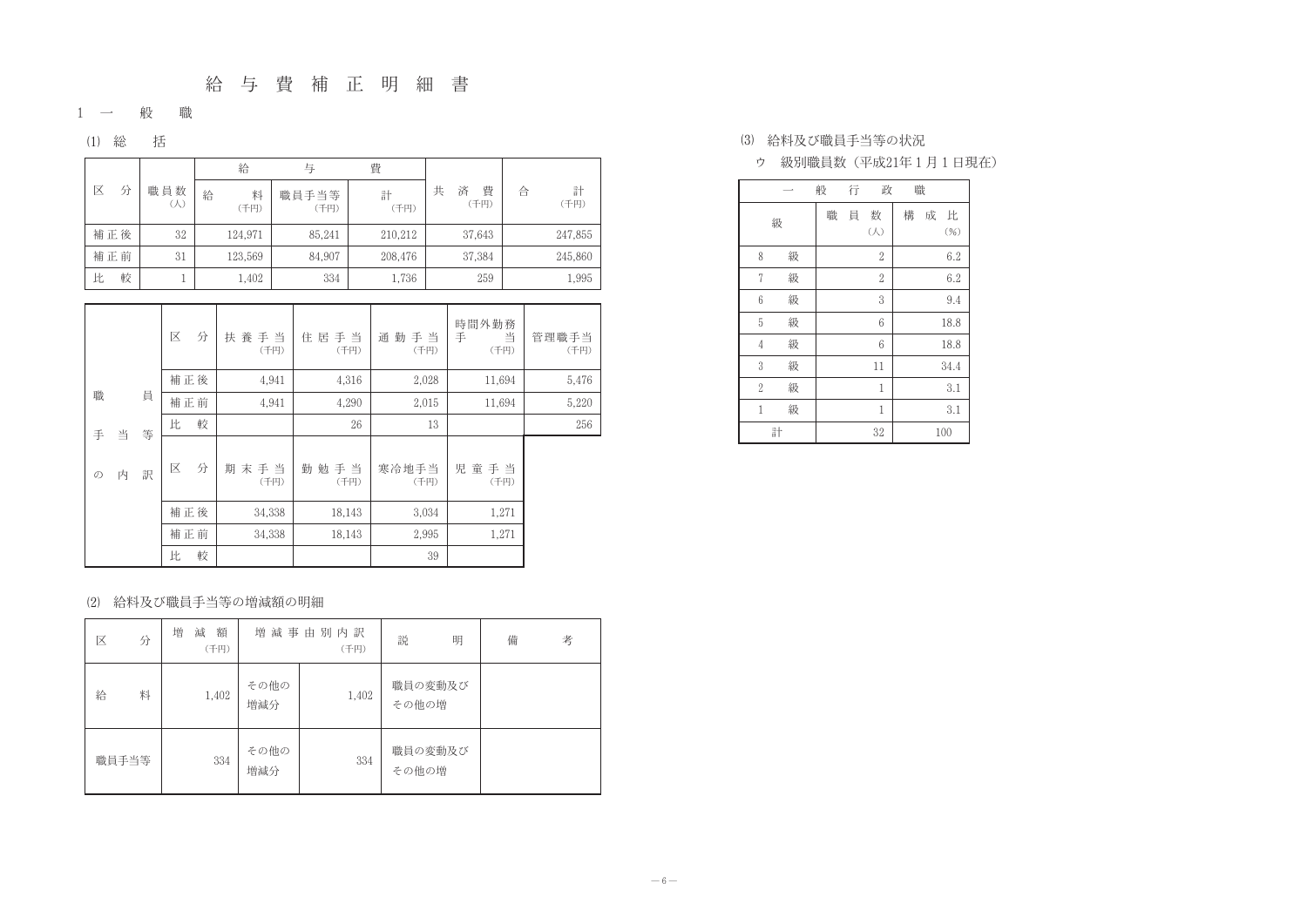債務負担行為で翌年度以降にわたるものについての前年度末までの

支出額又は支出額の見込み及び当該年度以降の支出予定額等に関する調書

|                                                                                                                                                       | 項 |                           |                    |                             | 前年度末<br>までの支出<br>(見込)額 |   |        | 当 該 年 度 以 降 の 支 出 予 定 額 |   |                             |                    |                             |      | 左   | 財<br>$\mathcal{D}$ | 源                         | 訳<br>内             |                 |
|-------------------------------------------------------------------------------------------------------------------------------------------------------|---|---------------------------|--------------------|-----------------------------|------------------------|---|--------|-------------------------|---|-----------------------------|--------------------|-----------------------------|------|-----|--------------------|---------------------------|--------------------|-----------------|
|                                                                                                                                                       |   | 限                         | 度                  | 額                           |                        |   |        |                         |   |                             | 特                  | 定<br>財                      | 源    |     |                    |                           |                    |                 |
| 事                                                                                                                                                     |   |                           |                    |                             |                        |   |        |                         | 間 | 金                           |                    | 額                           | 国(道) |     |                    | $\overline{\phantom{a}}$  | 般<br>財             | 源               |
|                                                                                                                                                       |   | 補正前<br>額<br>$\mathcal{D}$ | 補正額                | 補 正 後<br>額<br>$\mathcal{O}$ | 期                      | 間 | 額<br>金 | 期                       |   | 補 正 前<br>額<br>$\mathcal{O}$ | 補正額                | 補 正 後<br>額<br>$\mathcal{O}$ | 支出金  | 地方債 | その他                | 補正前<br>額<br>$\mathcal{O}$ | 補正額                | 補 正 後<br>の<br>額 |
| 千円<br>千円<br>千円<br>千円<br>千円<br>千円<br>千円<br>千円<br>千円<br>千円<br>千円<br>千円<br>千円<br>既定の「港町ふ頭コンテナヤード施設管理委託料<br>限度額 57,990千円<br>平成21年度から平成23年度まで」を削除する。<br>期間 |   |                           |                    |                             |                        |   |        |                         |   |                             |                    |                             |      |     |                    |                           |                    |                 |
| 合                                                                                                                                                     | 計 | 127,845                   | $\triangle$ 57,990 | 69,855                      |                        |   | 47,538 |                         |   | 80,307                      | $\triangle$ 57,990 | 22,317                      |      |     |                    | 80,307                    | $\triangle$ 57,990 | 22,317          |